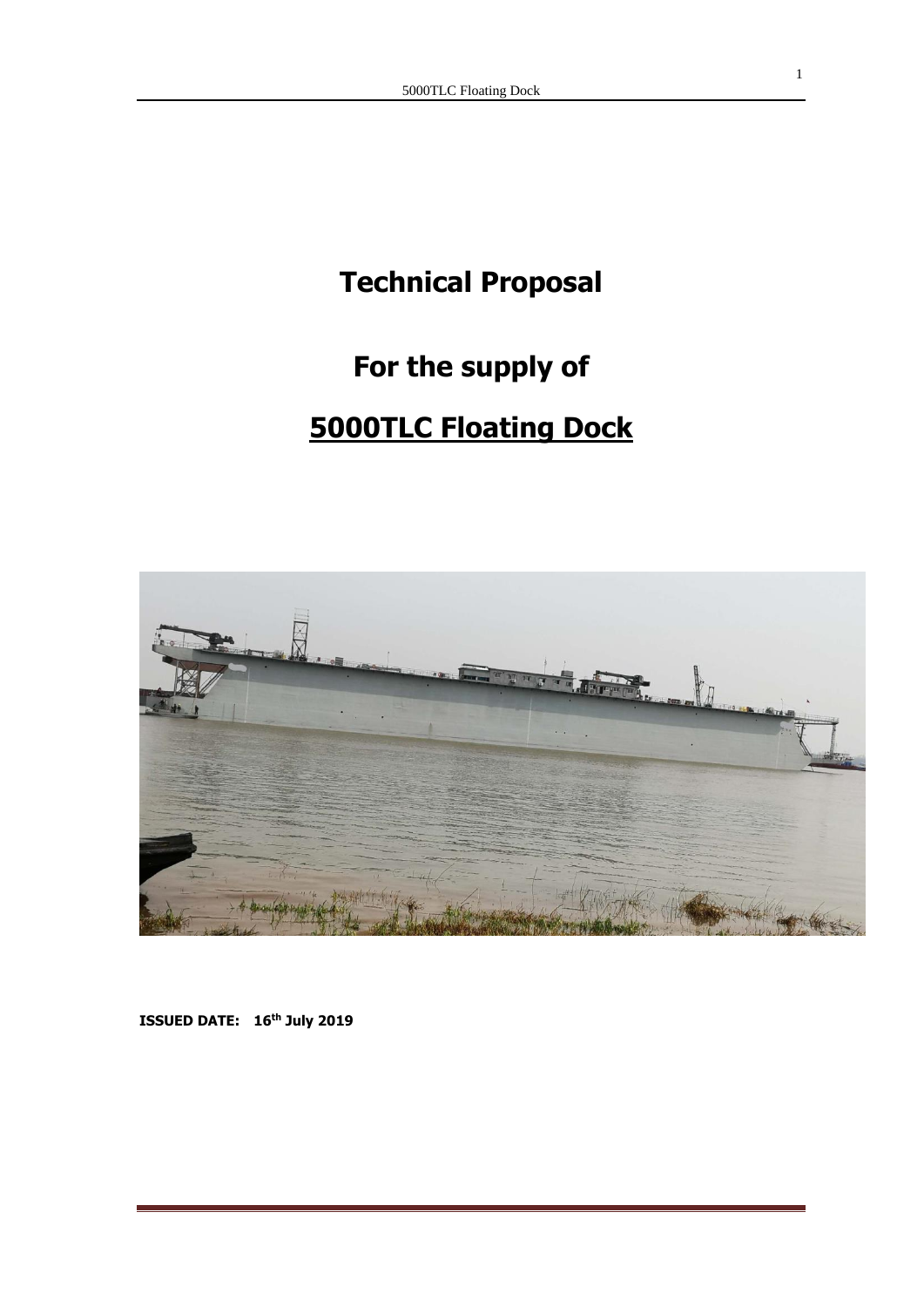# **MAIN PARTICULAR**

### **1.1 General description**

The ship is to be designed as a floating dock of caisson type with double bottom and hull construction, it is of non-propelled dock, and electrical power is of shore power supplying, but ready for the installation of generators.

The way of ballast is by gravity and de-ballast is by discharge pumps.

### **1.2 Principal Particulars**

| Length overall                   |                             | $150.00 \text{ m}$                |
|----------------------------------|-----------------------------|-----------------------------------|
| Length of pontoon                |                             | $126.00 \text{ m}$                |
| Width between outside walls :    |                             | 38.80 m                           |
| Width between inside walls       |                             | 34.00 m                           |
| Height of sidewall               |                             | 8.40 m                            |
| Height of pontoon                | $\ddot{\phantom{a}}$        | $3.70 \text{ m} / 3.60 \text{ m}$ |
| Height of top deck to baseline : |                             | $12.00 \text{ m}$                 |
| Operation draft                  | ÷                           | 3.10 <sub>m</sub>                 |
| Max. immersion draft             | ÷                           | $8.05 \text{ m}$                  |
| Max. displacement                | $\ddot{\phantom{a}}$        | 20117.50 t                        |
| Max. DWT                         | $\mathcal{L}^{\mathcal{L}}$ | 15245.00 t                        |
| <b>Gross Tonnage</b>             | $\ddot{\cdot}$              | 16665                             |
| Net Tonnage                      |                             | 8358                              |
| Hull & deck material             | $\ddot{\phantom{a}}$        | Steel (marine steel CCSA)         |
| Type of structure                | $\ddot{\cdot}$              | Longitudinal frame system         |
|                                  |                             |                                   |

#### **1.3 Performance**

| Max. Lifting Capacity | 5000 $t$                                      |
|-----------------------|-----------------------------------------------|
| Max. Lifting time     | $\therefore$ 2 hours at max. lifting capacity |
| Service area          | : Shelter area                                |
| Class                 | $Z_{\rm C}$                                   |
| Built year            | $\therefore$ 2019.4.30                        |